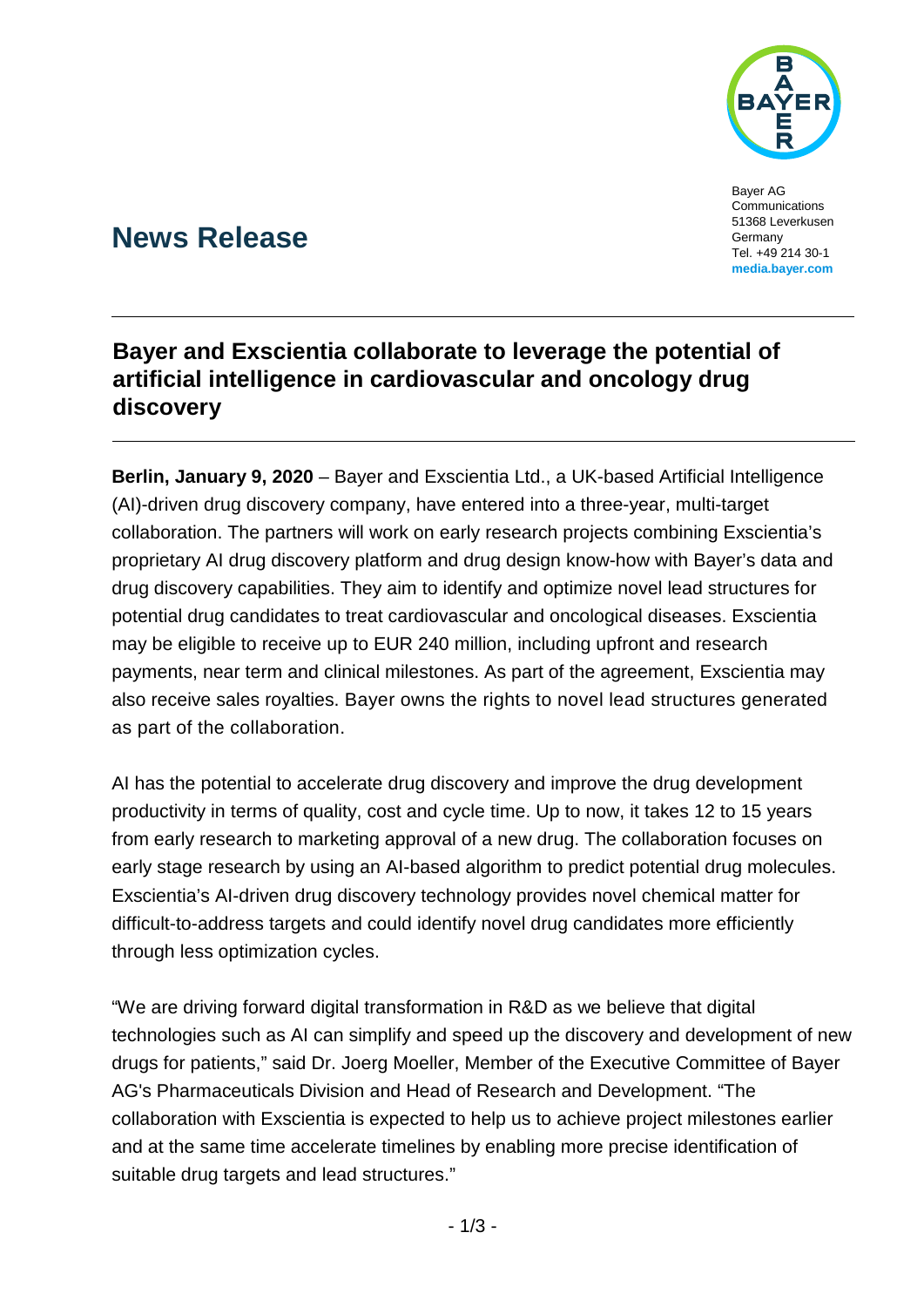"We're delighted to collaborate with Bayer, a globally recognized pharmaceutical company who has already committed significant investment to treating challenging diseases," said Professor Andrew Hopkins, CEO of Exscientia. "Since our pioneering Nature papers demonstrated the automated design of small-molecules, we have enhanced our platform and exemplified it commercially, by accelerating the discovery of future drug molecules with partners. We're excited to now work with Bayer researchers to drive this transformational change in key therapeutic areas."

The Pharmaceuticals Business Development & Licensing team of Bayer facilitated this collaboration.

## **About artificial intelligence at Bayer Pharmaceuticals**

Artificial intelligence provides significant opportunities for Bayer's Pharmaceuticals business. Bayer is committed to realizing the potential value associated with big data, advanced analytics, and artificial intelligence, as it continues to explore and leverage them along the value chain. Bayer believes that there are three ways that artificial intelligence could be applied in our business: to strengthen and accelerate innovation, to advance operations and to identify new business opportunities. Such technologies could therefore support Bayer in getting the right treatment to the right patient at the right time, more efficiently and faster than we do today.

#### **About Exscientia**

Exscientia is at the forefront of Artificial Intelligence (AI)-driven drug discovery and design. By fusing the power of AI with the discovery experience of seasoned drug hunters, Exscientia is the first company to automate drug design, surpassing conventional approaches. For more information visit [www.exscientia.ai](http://www.exscientia.ai/) or follow on Twitter [@exscientialtd](http://www.twitter.com/exscientialtd)

#### **About Bayer**

Bayer is a global enterprise with core competencies in the life science fields of health care and nutrition. Its products and services are designed to benefit people by supporting efforts to overcome the major challenges presented by a growing and aging global population. At the same time, the Group aims to increase its earning power and create value through innovation and growth. Bayer is committed to the principles of sustainable development, and the Bayer brand stands for trust, reliability and quality throughout the